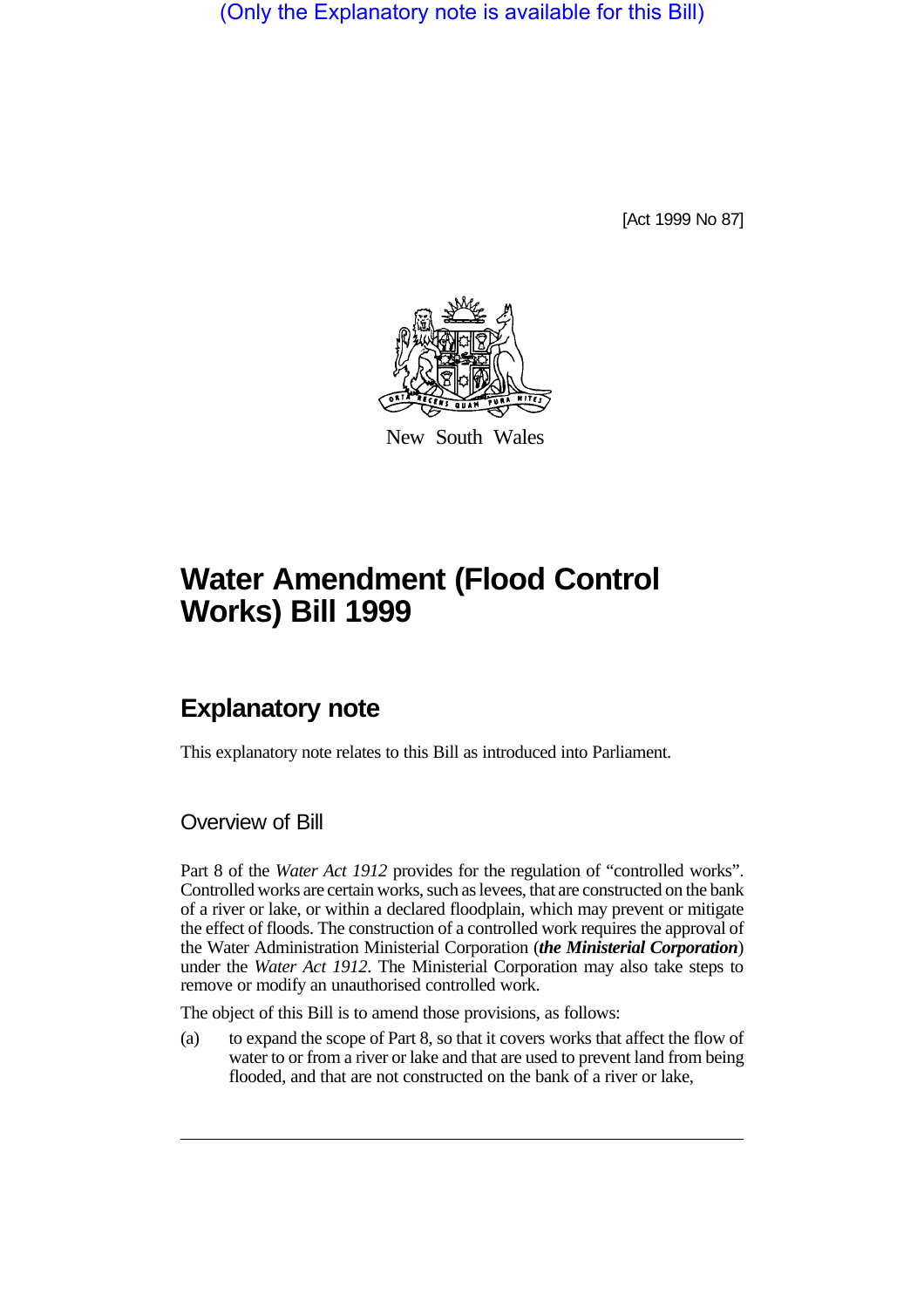Explanatory note

- (b) to allow the Ministerial Corporation to prepare and adopt floodplain management plans and to simplify the procedure for approval of works that conform with the relevant floodplain management plan,
- (c) to allow the Ministerial Corporation to take into account a wide variety of matters when exercising its functions with respect to approvals under Part 8,
- (d) to require an increased level of co-operation from participants in the approval process,
- (e) to remove the requirement that objections to an approval and protests against conditions of an approval be referred to a local land board for resolution,
- (f) to allow the Ministerial Corporation to impose conditions on an approval during the currency of the approval,
- (g) to make it an offence to fail to comply with the conditions of an approval,
- (h) to increase the penalties for offences under Part 8,
- (i) to give the Ministerial Corporation additional enforcement powers under Part 8,
- (j) to extend the period in which proceedings may be brought for an offence under Part 8 from 6 months to 2 years,
- (k) to allow third parties to take action in the Land and Environment Court to restrain a contravention or threatened contravention of Part 8,
- (l) to make it clear that the Ministerial Corporation, and certain other persons, are not liable for acts done in good faith under Part 8,
- (m) to make other miscellaneous changes to the flood control works scheme.

The Bill also makes consequential amendments to the *Land and Environment Court Act 1979*.

#### Outline of provisions

**Clause 1** sets out the name (also called the short title) of the proposed Act.

**Clause 2** provides for the commencement of the proposed Act on a day or days to be appointed by proclamation.

**Clause 3** is a formal provision giving effect to the amendments to the *Water Act 1912* set out in Schedule 1.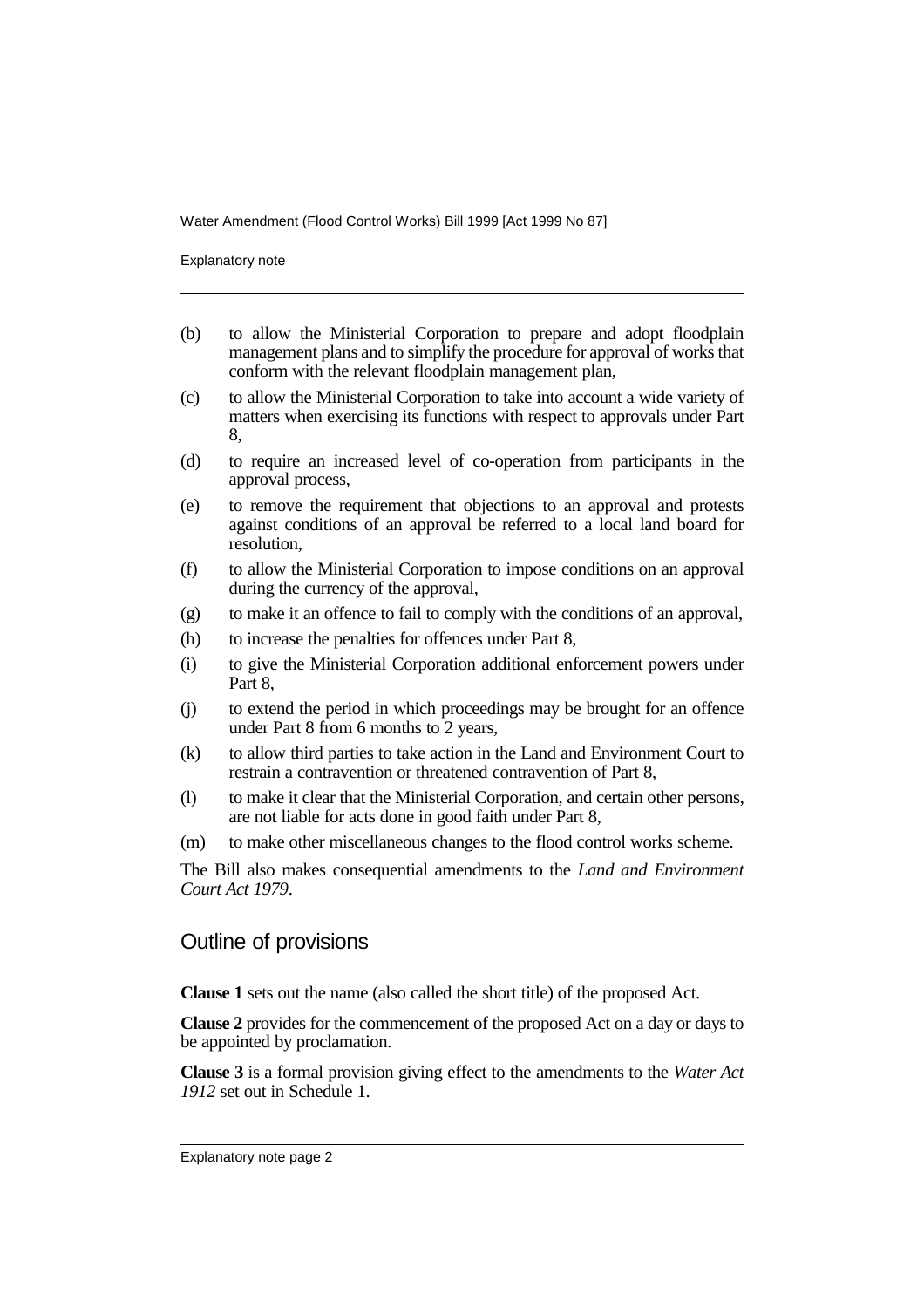Explanatory note

**Clause 4** is a formal provision giving effect to the amendments to the *Land and Environment Court Act 1979* set out in Schedule 2.

### **Schedule 1 Amendment of Water Act 1912**

#### **Definition of "controlled work"**

At present, "controlled work" is defined to mean an earthwork, embankment or levee, or other prescribed work:

- (a) that is constructed on land that is or forms part of the bank of a river or lake, or
- (b) that is within a floodplain.

The amendments extend the definition to include an earthwork, embankment, levee, or other work that is the subject of an order by the Ministerial Corporation, that affects the flow of water to or from a river or lake and that is used or to be used for, or has the effect of, preventing land from being flooded by water. It does not matter where the work is situated or proposed to be constructed. (See **Schedule 1 [12]** and **[16]**.) The effect of the extension is that those works will require approval under Part 8 of the Act. At present, similar works are required to be licensed under Part 2 of the Act. That requirement is removed. (See **Schedule 1 [5]** and consequential amendments in **Schedule 1 [4]**, **[6]**–**[8]**.)

The amendments also replace a provision that allows regulations to be made that extend or limit the definition of "controlled work" with a provision that allows the Ministerial Corporation to extend or limit the definition by order published in the Gazette.

#### **Floodplain management plans**

Floodplains are declared by order of the Ministerial Corporation under section 166 of the Act.

The amendments allow the Ministerial Corporation to prepare and adopt a floodplain management plan for each floodplain or proposed floodplain. The plan is to be prepared and adopted, after public consultation, in accordance with the general principles and policies set out in the relevant floodplain development manual. (See **Schedule 1 [19]**, proposed section 166A.)

The Ministerial Corporation will be able to establish committees to assist in the preparation of floodplain management plans and to monitor their implementation. (See **Schedule 1 [19]**, proposed section 166B.)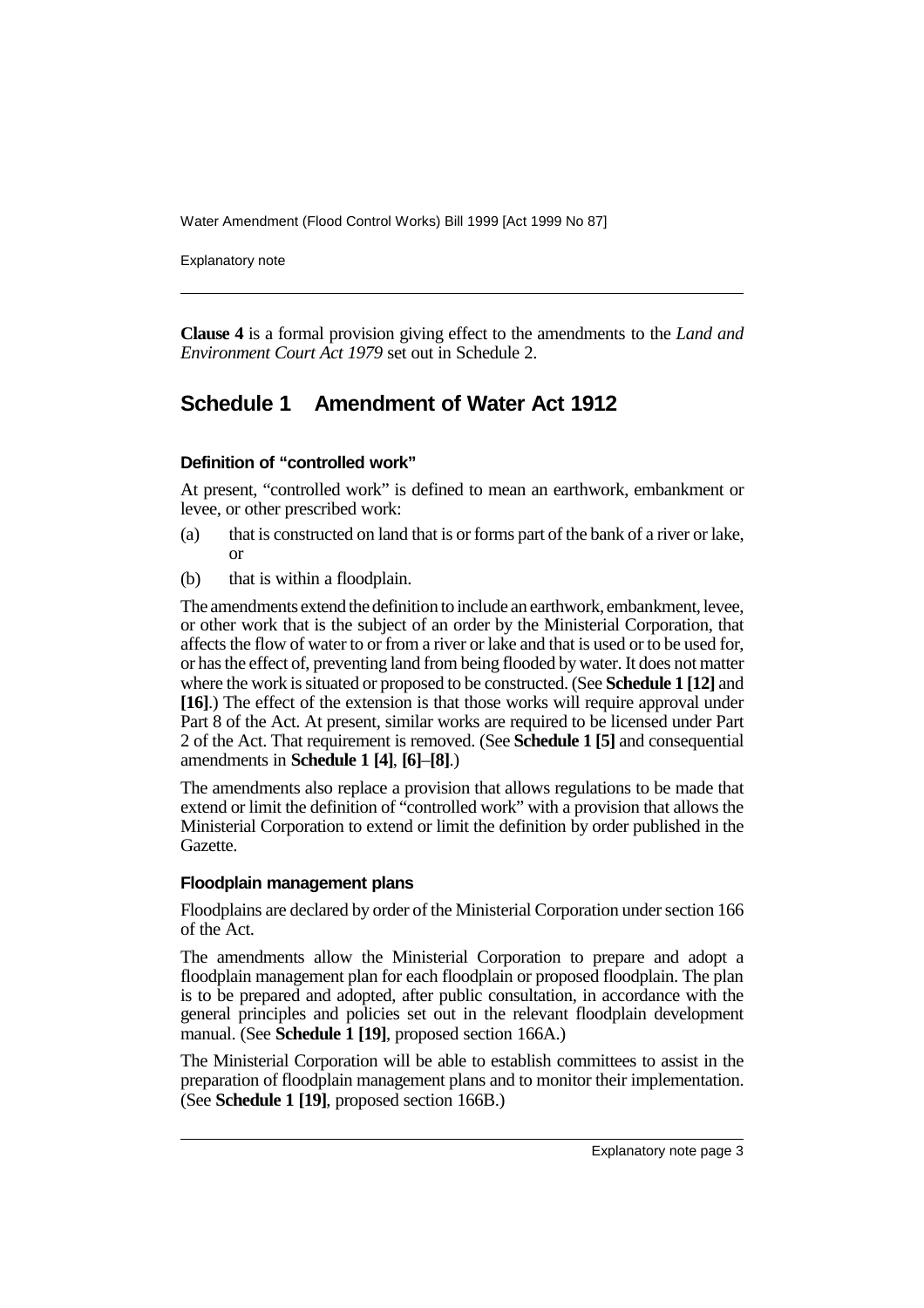Explanatory note

The amendments simplify the approval procedure for controlled works that conform with a relevant floodplain management plan. If the Ministerial Corporation is satisfied that a controlled work conforms with the relevant floodplain management plan, it will be able to approve the application without advertising the application or taking objections to the application. The formal objection procedure under the Act will apply only if the controlled work does not conform with the relevant floodplain management plan. (See **Schedule 1 [24]**, proposed section 168B, and **Schedule 1 [25]**, **[26]** and **[27]**.)

#### **Matters to be taken into account by Ministerial Corporation in exercising approval functions**

At present, the Ministerial Corporation is required, when determining whether to grant or refuse to grant an approval, to renew an approval, or to impose conditions on an approval, to have regard to whether the controlled work concerned is likely to affect materially and prejudicially the distribution of flood waters in the vicinity of the work.

The amendments remove this requirement, and give the Ministerial Corporation a broad discretion to take into account any relevant matter in exercising its functions with respect to approvals under Part 8. (See **Schedule 1 [20]**, **[29]** (proposed section 171) and **[37]**.)

In particular, the matters that may be taken into account by the Ministerial Corporation include the following:

- (a) the contents of any relevant floodplain management plan or any other relevant Government policy,
- (b) the need to maintain the natural flood regimes in wetlands and related ecosystems and the preservation of any habitat, animals or plants that benefit from periodic flooding,
- (c) any geographical features, or other matters, of Aboriginal interest,
- (d) the protection of the environment.

Other matters are set out in proposed section 166C (see **Schedule 1 [20]**).

#### **Approval process**

The amendments will allow the Ministerial Corporation:

- (a) to refuse to determine an application for approval that does not comply with the requirements relating to applications, and
- (b) to require an applicant for approval to provide further information in connection with the application, and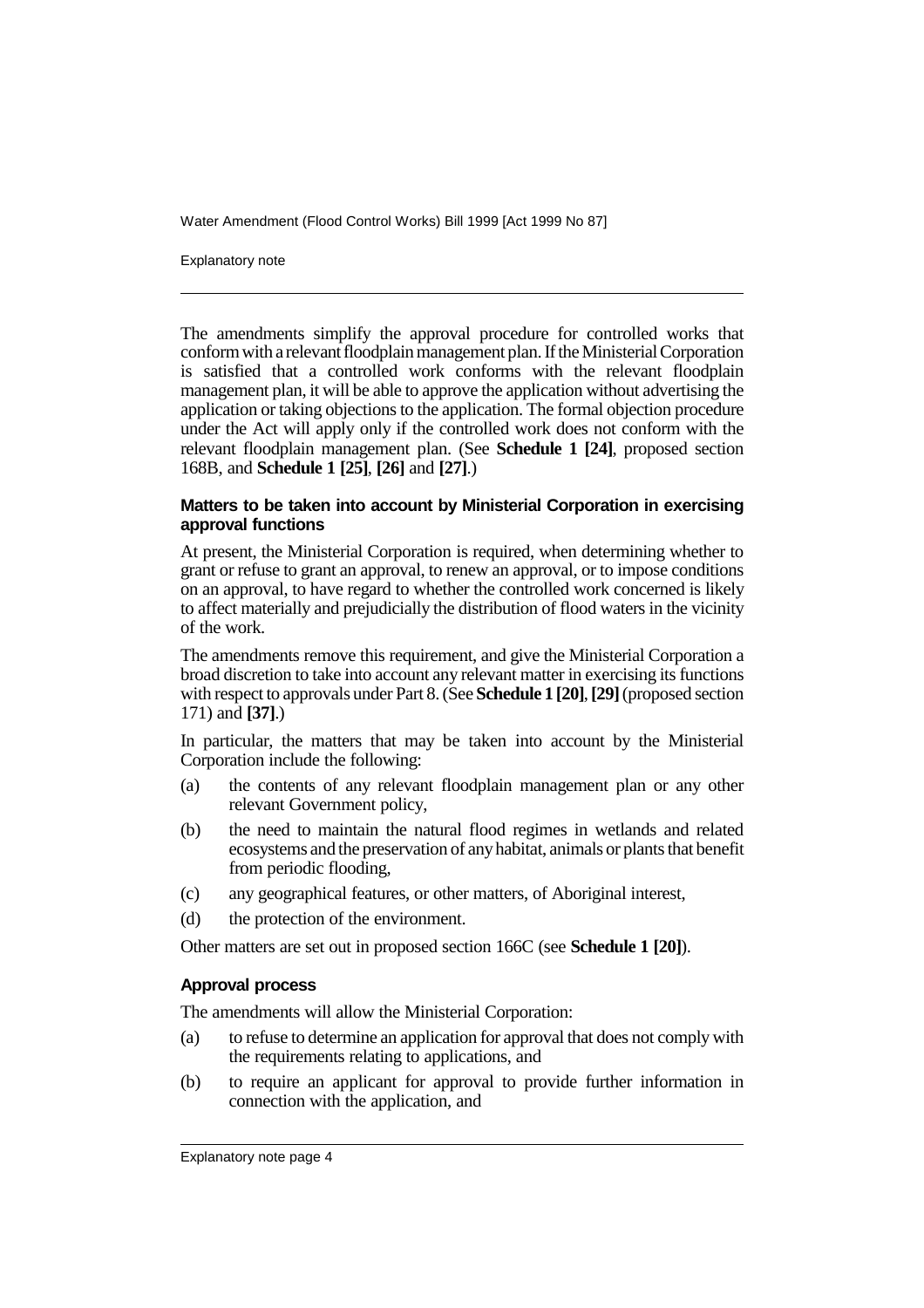Explanatory note

- (c) to require a person who formally objects to the granting of an application for approval to provide further information about the objection, and
- (d) to require the applicant and objector to participate in a mediation session, to be conducted by a person appointed by the Ministerial Corporation, for the purpose of resolving an objection to the granting of an approval.

(See **Schedule 1 [23]** and **[24]**, proposed section 168A, and **Schedule 1 [28]**.)

#### **Referral of determination to prescribed tribunal**

At present, if the Ministerial Corporation grants an application for an approval despite an objection having been made to the granting of the approval, or grants an approval subject to a condition that is objected to by the applicant, the Ministerial Corporation is required to refer its determination to a "prescribed tribunal" for inquiry and report. A prescribed tribunal is a Magistrate or a local land board. The prescribed tribunal may confirm or vary the determination of the Ministerial Corporation in respect of the application, or cancel an approval granted by the Ministerial Corporation. A determination of a prescribed tribunal may be appealed to the Land and Environment Court.

The amendments remove this review process. Instead, appeals against determinations of the Ministerial Corporation are to be made directly to the Land and Environment Court. (See **Schedule 1 [32]** and **[43]**.)

#### **Conditions of approvals**

At present, the Ministerial Corporation may grant or renew an approval subject to conditions. The amendments will allow the Ministerial Corporation to impose conditions on an approval during the currency of the approval. The Ministerial Corporation will be required to give notice to the affected person of its intention to impose conditions on an approval or to vary or revoke conditions. (See **Schedule 1 [40]**.) An affected person will be able to appeal to the Land and Environment Court against a decision of the Ministerial Corporation to impose conditions on an approval or to vary or revoke conditions. (See **Schedule 1 [43]**.)

#### **Offences**

Under Part 8, it is an offence to construct a controlled work otherwise that in accordance with an approval that is in force. The penalty for that offence is increased from 200 penalty units to 2,500 penalty units (in the case of a corporation) and from 100 penalty units to 1,200 penalty units in the case of an individual. (See **Schedule 1 [46]**.)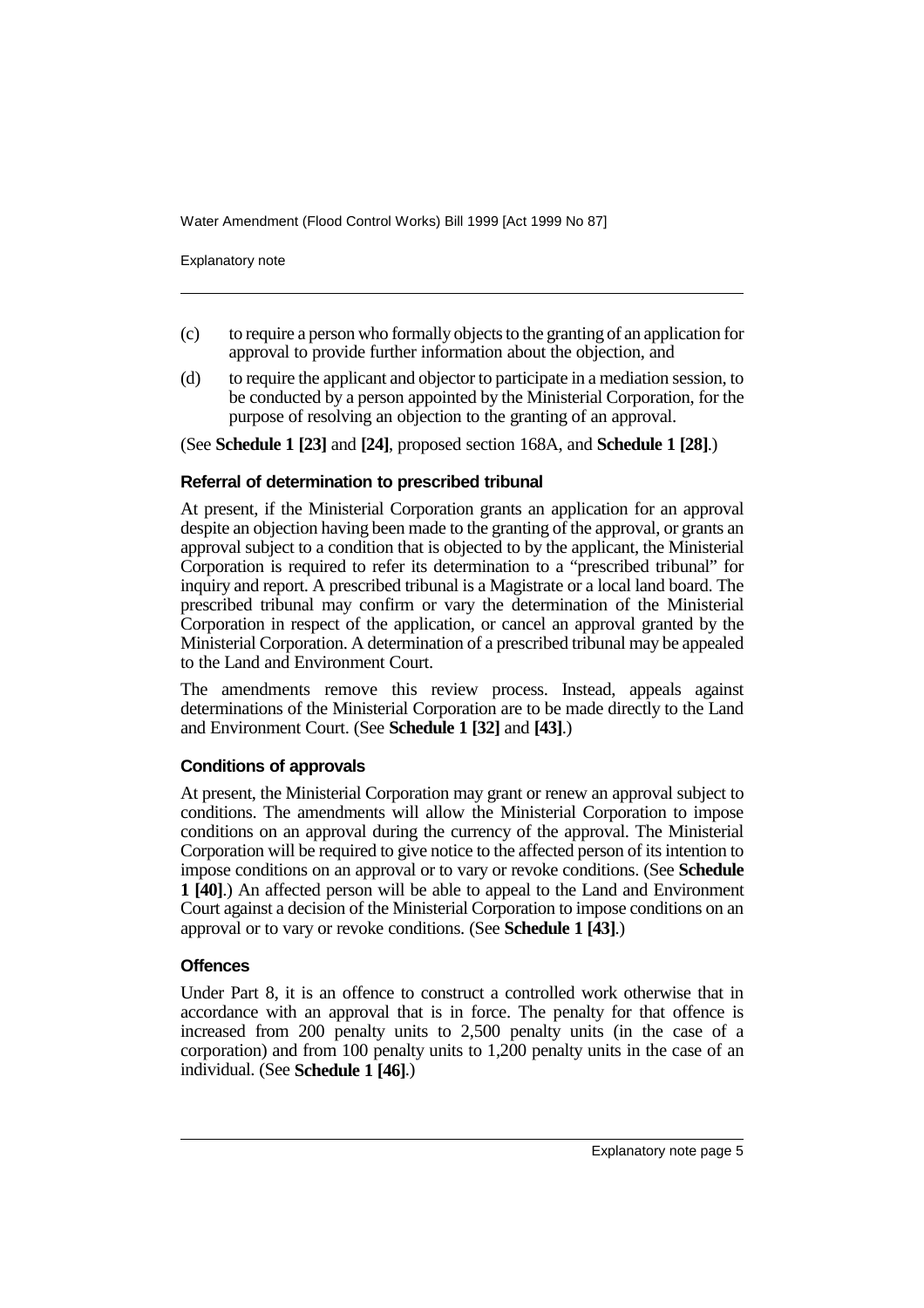Explanatory note

In addition, it will be an offence to fail to comply with the conditions of an approval. (See **Schedule 1 [47]**, proposed section 180A.)

The amendments extend the time limit for taking proceedings for an offence against Part 8 from 6 months to 2 years. (See **Schedule 1 [52]**.)

#### **Enforcement powers of Ministerial Corporation**

The amendments will give the Ministerial Corporation power:

- (a) to issue a stop work order where a person is engaging or about to engage in any activity that is an offence under Part 8 (see **Schedule 1 [47]**, proposed section 180B), and
- (b) to apply to the Land and Environment Court for an injunction restraining a threatened or apprehended offence or the continuation of an offence (see **Schedule 1 [47]**, proposed section 180C).

At present, the Ministerial Corporation is also able to remove or modify any controlled work in respect of which an approval is not in force. The amendments will instead allow the Ministerial Corporation to require the occupier of land, by notice served on the occupier, to carry out work for the purpose of removing, modifying, repairing or rendering ineffectual an unauthorised controlled work. In addition, the Ministerial Corporation will be able to require the occupier to carry out other work of a remedial nature, such as work to correct or restore any alterations caused to water flow by the unauthorised controlled work. (See **Schedule 1 [47]**, proposed section 180D.) The Ministerial Corporation will also be able to exercise these powers if a controlled work is constructed in contravention of an approval.

If an occupier fails to comply with such a requirement, the Ministerial Corporation will be able to carry out the work, and recover the costs and expenses incurred in carrying out that work from the occupier or from a person who constructed the controlled work in contravention of Part 8. At present the Ministerial Corporation is able to recover costs and expenses of work carried out by or on behalf of the Ministerial Corporation for the purpose of removing or modifying an unauthorised controlled work. However, it will no longer be a necessary pre-requisite to such recovery that a person be convicted of an offence against Part 8 in respect of the controlled work. In addition, the amendments will allow the occupier to recover from the person who caused the controlled work to be constructed in contravention of Part  $\overline{8}$  any costs and expenses incurred by the occupier in carrying out the remedial work or any costs recovered from the occupier by the Ministerial Corporation. (See **Schedule 1 [47]**, proposed section 180G and **Schedule 1 [49]**.)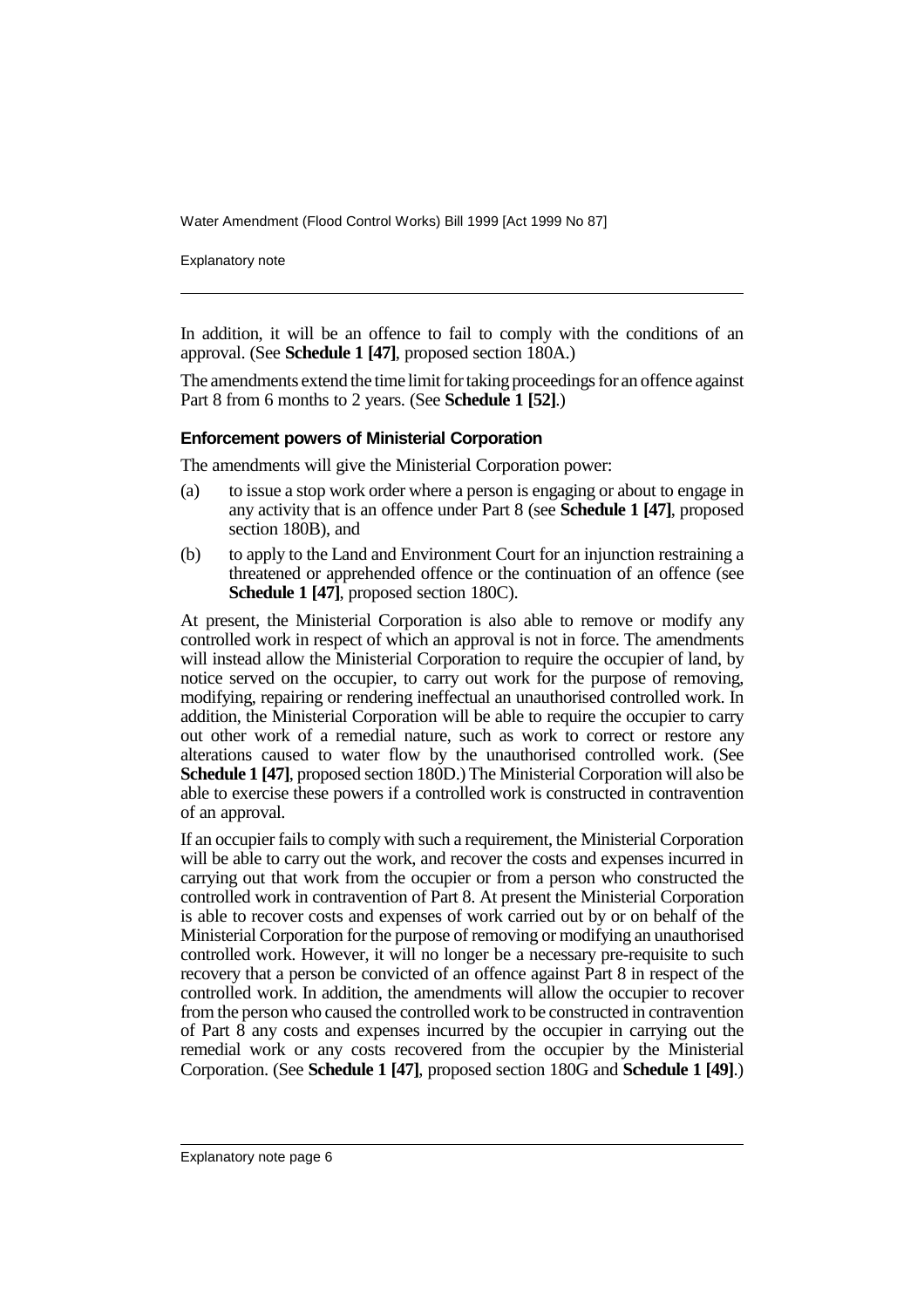Explanatory note

The Ministerial Corporation will not be required to give any person prior notice of its decision to exercise its new powers. (See **Schedule 1 [47]**, proposed section 180H.) However, a person aggrieved by a decision of the Ministerial Corporation under the new provisions will be able to appeal against the decision to the Land and Environment Court. (See **Schedule 1 [47]**, proposed section 180J.)

The Ministerial Corporation is also given power to require any person to give the Corporation information about a possible offence under Part 8 or to produce a document containing information about a possible offence under Part 8. (See **Schedule 1 [47]**, proposed section 180I.)

It will remain an offence to remove, damage or modify any work carried out by or on behalf of the Ministerial Corporation under Part 8. However, the penalty for that offence is increased in line with the increased penalties referred to above. (See **Schedule 1 [47]**, proposed section 180F, which replaces section 180 (3) of the Act.) It will also remain an offence to obstruct or hinder an officer of the Ministerial Corporation in carrying out such work. (See **Schedule 1 [47]**, proposed section 180E, which replaces section 180 (2) of the Act.)

#### **Third party enforcement**

The amendments will allow any person to bring proceedings in the Land and Environment Court for an order to remedy or restrain a contravention, or a threatened or apprehended contravention, by a person of the relevant offence provisions under Part 8. (See **Schedule 1 [47]**, proposed section 180K.)

#### **Exclusion of liability**

At present, the Ministerial Corporation is not liable to pay compensation to any person in respect of any loss or damage suffered by the person as a consequence of the removal or modification of an unauthorised controlled work by the Ministerial Corporation. This provision is replaced with a provision to the effect that the Ministerial Corporation, and certain other persons, do not incur any liability for any advice furnished, or any act done or omitted to be done, in good faith in the exercise of a function under Part 8. The new provision extends to acts done in accordance with the principles contained in the floodplain development manual notified under the *Local Government Act 1993*, similar to the immunity conferred on councils by section 733 of the *Local Government Act 1993*. (See **Schedule 1 [50]**.)